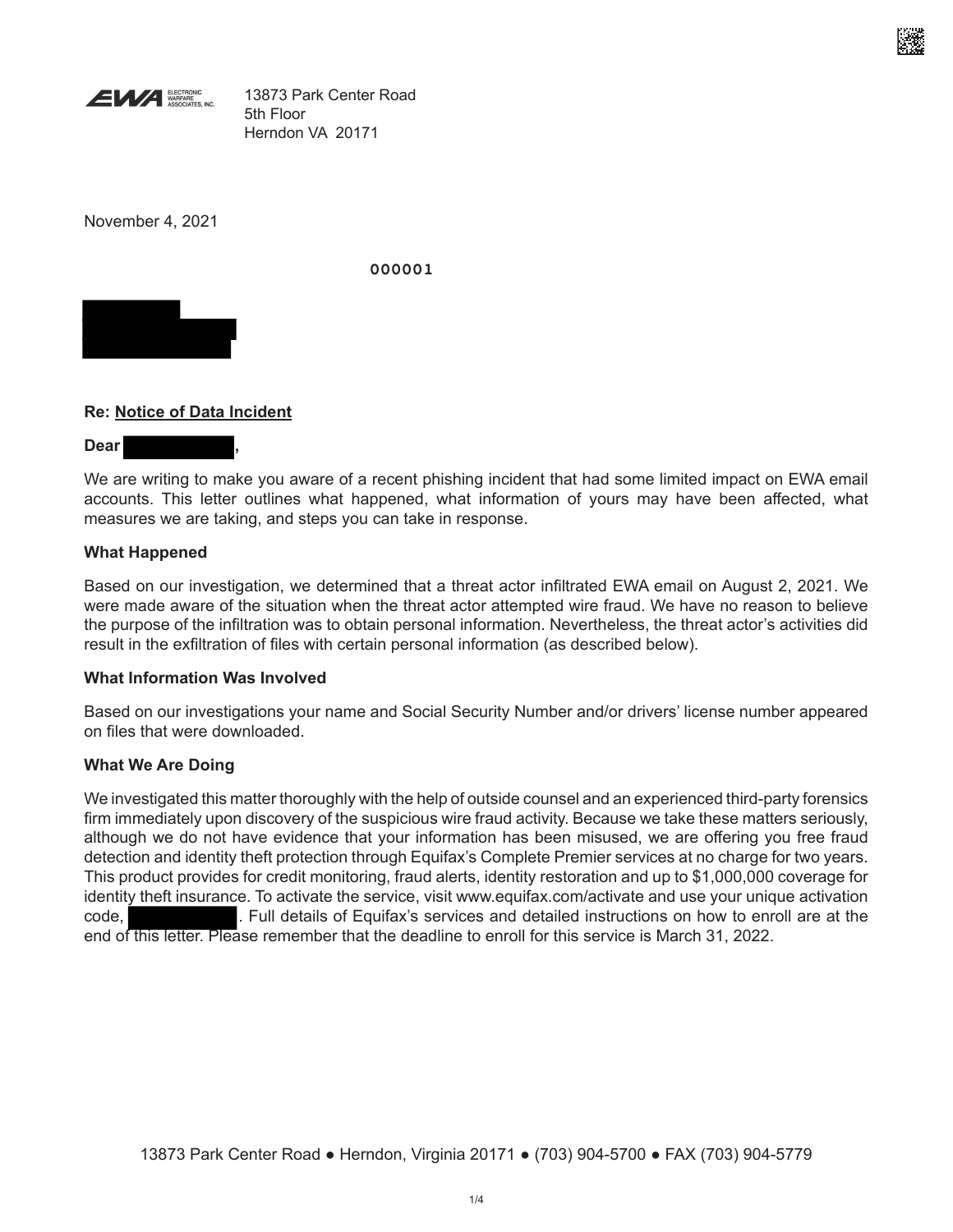#### **What You Can Do**

We encourage you to remain vigilant, including by reviewing your credit reports and financial account statements closely. We also recommend that you pay close attention to any suspicious activity that could be related to identity theft, including communications from the IRS. At the end of this letter we have described additional steps you can take to protect yourself, which include suggestions from the IRS in addressing fraud. We encourage you to review that additional information.

#### **For More Information**

If you have any questions about this matter please contact Brian McNally ((703) 904-5700).

Sincerely,

Carl Whieren

Carl N Guerreri President, CEO and Chairman 13873 Park Center Road, 5th Floor Herndon VA 20171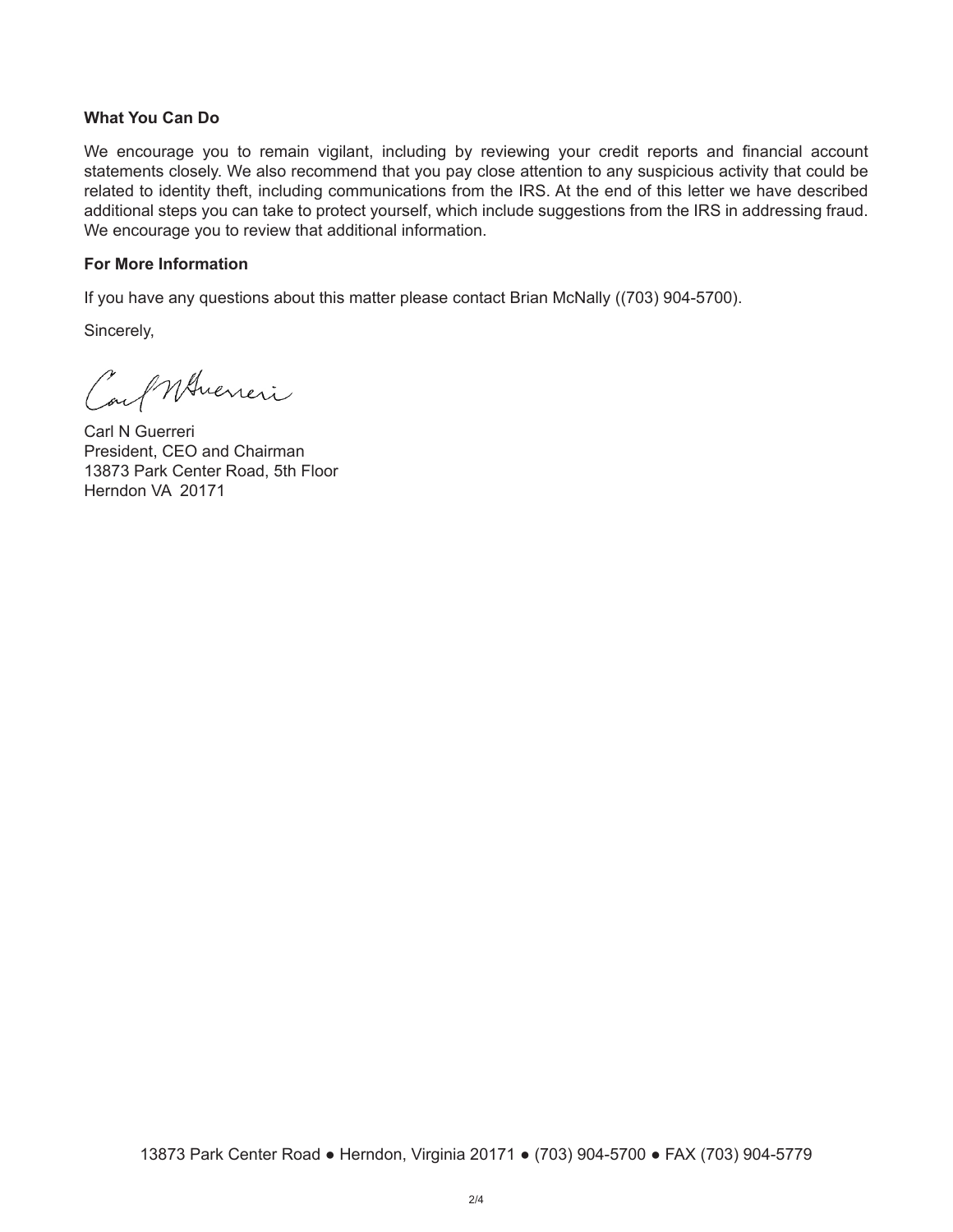

## **Additional Steps You Can Take to Protect Your Personal Information**

*Report Suspicious Activity or Suspected Identity Theft.* If you detect any unauthorized or suspicious activity on an account, you should promptly notify the financial institution or company with which the account is maintained. If you suspect any identity theft has occurred, you can contact your local law enforcement by filing a police report or the Federal Trade Commission (FTC) by calling 1-877-ID-THEFT (1-877-438-4338), by writing to the FTC at 600 Pennsylvania Avenue, NW Washington DC 20580, or online at www.ftc.gov. You can also contact your state Attorney General.

If you suspect that you have been the victim of tax-related identity theft, the IRS has recommended actions you can take at their website https://www.irs.gov/newsroom/taxpayer-guide-to-identity-theft. This site provides instructions on what to do in the event a fraudulent return is filed in your name or in the name of one of your dependents, including responding to IRS notices you receive and how to handle potential fraudulent tax filings made in your name see (www.irs.gov/individuals/instructions-for-requesting-copy-of-fraudulent-returns).

Maryland residents may wish to review information provided by the Maryland Attorney General on how to avoid identity theft at http://www.oag.state.md.us/idtheft, by sending an email to idtheft@oag.statemd.us, or by calling 410-576-6491.

North Carolina residents may wish to review information provided by the North Carolina Attorney General at https://ncdoj.gov/protecting-consumers/protecting-your-identity/protect-yourself-from-id-theft/, by calling 877-566-7226, or by writing to 9001 Mail Service Center, Raleigh, NC 27699.

*Credit Reports/Fraud Alerts/Credit and Security Freezes:* Under federal law, you are entitled to one free copy of your credit report every 12 months. You can request a free credit report once a year at www.annualcreditreport.com, by calling (877) 322-8228, or by completing an Annual Credit Report Request Form and mailing it to Annual Credit Report Request Service, P.O. Box 105281, Atlanta, GA 30348. If you discover inaccurate information or a fraudulent transaction on your credit report, you have the right to request that the consumer reporting agency delete that information from your credit report file.

As a precautionary step, to protect yourself from possible identity theft you can place a fraud alert on your bank accounts and credit file. A fraud alert tells creditors to follow certain procedures before opening a new account in your name or changing your existing account. You may call any one of the three major credit bureaus listed below to place a fraud alert on your file. As soon as one credit bureau confirms your fraud alert, the others are notified to place fraud alerts on your file. All three credit reports will be sent to you, free of charge, for your review.

In some US states, you have the right to put a security freeze on your credit file. A security freeze (also known as a credit freeze) makes it harder for someone to open a new account in your name. A security freeze is designed to prevent potential creditors from accessing your credit report without your consent. As a result, using a security freeze may interfere with or delay your ability to apply for a new credit card, loan, wireless phone, or any service that requires a credit check. You must separately place a security freeze on your credit file with each credit reporting agency. To place a security freeze on your file you may be required to provide the consumer reporting agency with information that identifies you including your Social Security Number. There may be a fee for this service based on state law. To put a security freeze on your credit file contact the consumer reporting agencies listed below.